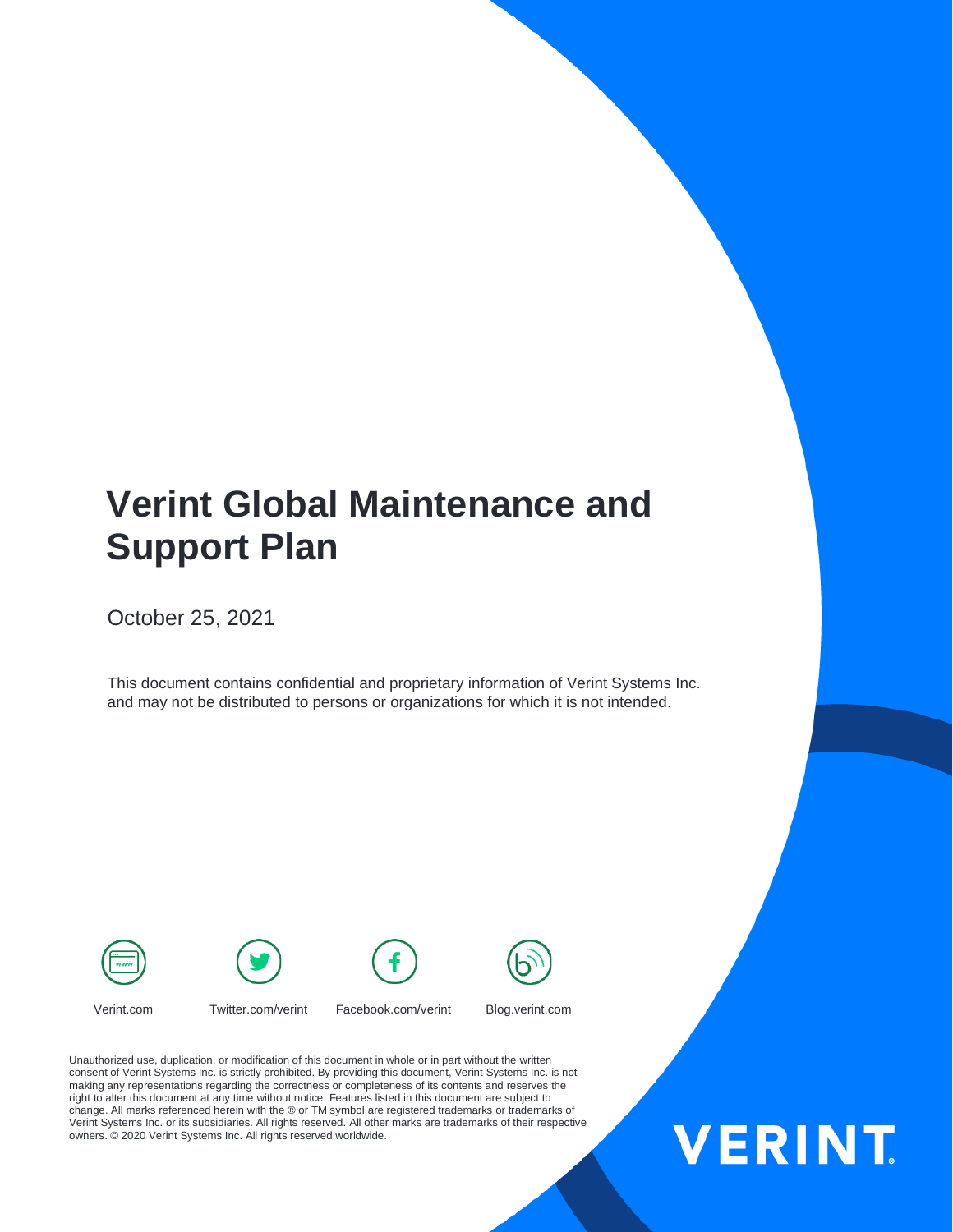## **VERINT**

## **Table of Contents**

This document contains confidential and proprietary information of Verint Systems Inc. and may not be distributed to persons or organizations for which it is not intended.<br>Unauthorized use, duplication, or modification of Verint Systems Inc. or its subsidiaries. All rights reserved. All other marks are trademarks of their respective owners. © 2020 Verint Systems Inc. All rights reserved worldwide.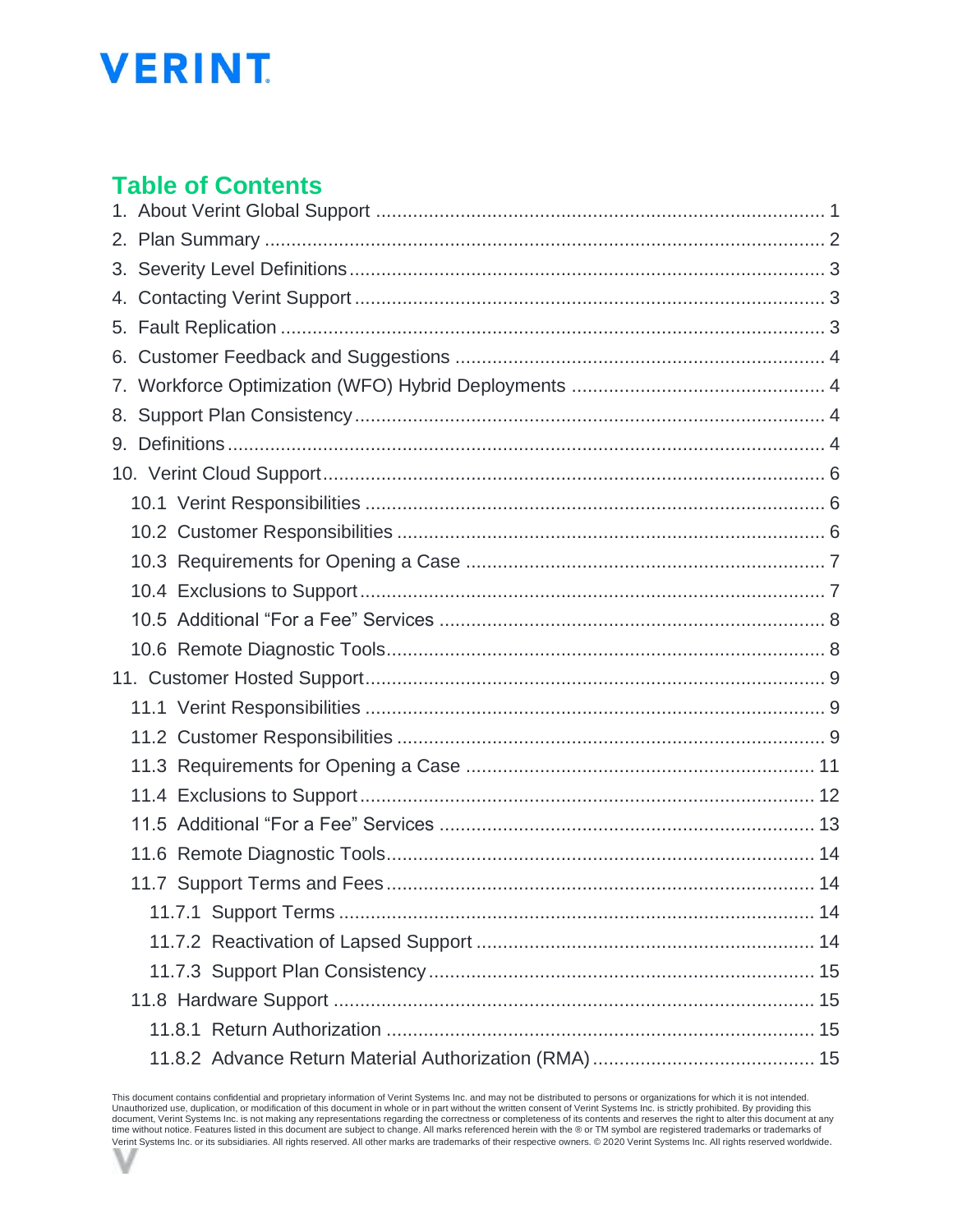## <span id="page-2-0"></span>**1. About Verint Global Support**

**Verint® Global Support** aims to provide world-class support. We provide maintenance and support for Products and SaaS Services subject to Verint's [Product Life Cycle](https://community.verint.com/support/p/ces_product_lifecycle) (https://community.verint.com/workforceoptimization/p/ces\_product\_lifecycle).\* Support is provided to Customers in accordance with the terms and conditions of this Maintenance and Support Plan ("**Support Plan**"), and the agreement executed between Verint and its Customer. The terms of support will depend on the specific terms of Customer's Agreement with Verint, and the level of Support subscribed to by Customer. The terms of this Support Plan are subject to change at Verint's discretion.

This Support Plan summarizes the terms of the maintenance and support for Products and SaaS Services provided to Customers by Verint and identifies the supported Customer's responsibilities.

Subject to the terms below, Support includes assistance with procedural questions and error messages, troubleshooting of suspected material Product defects and Errors as well as Error Corrections (code corrections), New Releases and Service Updates as set forth herein. The method of correcting material Product defects or Errors may include program corrections, a direction as to how to avoid an Error, or the implementation of an Update, or a new Version.

If, during the troubleshooting process, the source of the issue is determined to be the result of non-Verint products or Verint software configured in accordance with customer instruction, the time spent performing analysis of the issue is billable to the Customer, and the Customer must pay for such out-of-scope service at the then-current pricing. Product Version and supported platforms information is available through Verint's web-based customer support system.

Support is provided in local language as, and when, available with English as the default language.

End customers who are subscribed to Support through a Verint Verified Partner must follow the Support process set forth in their agreement with the Verint Verified Partner.

\* You must be registered user of Verint Connect to view this information. [Click here](https://www.verint.com/engagement/registration/?_ga=2.20285752.1802967156.1583262147-793285689.1578407297) to request access.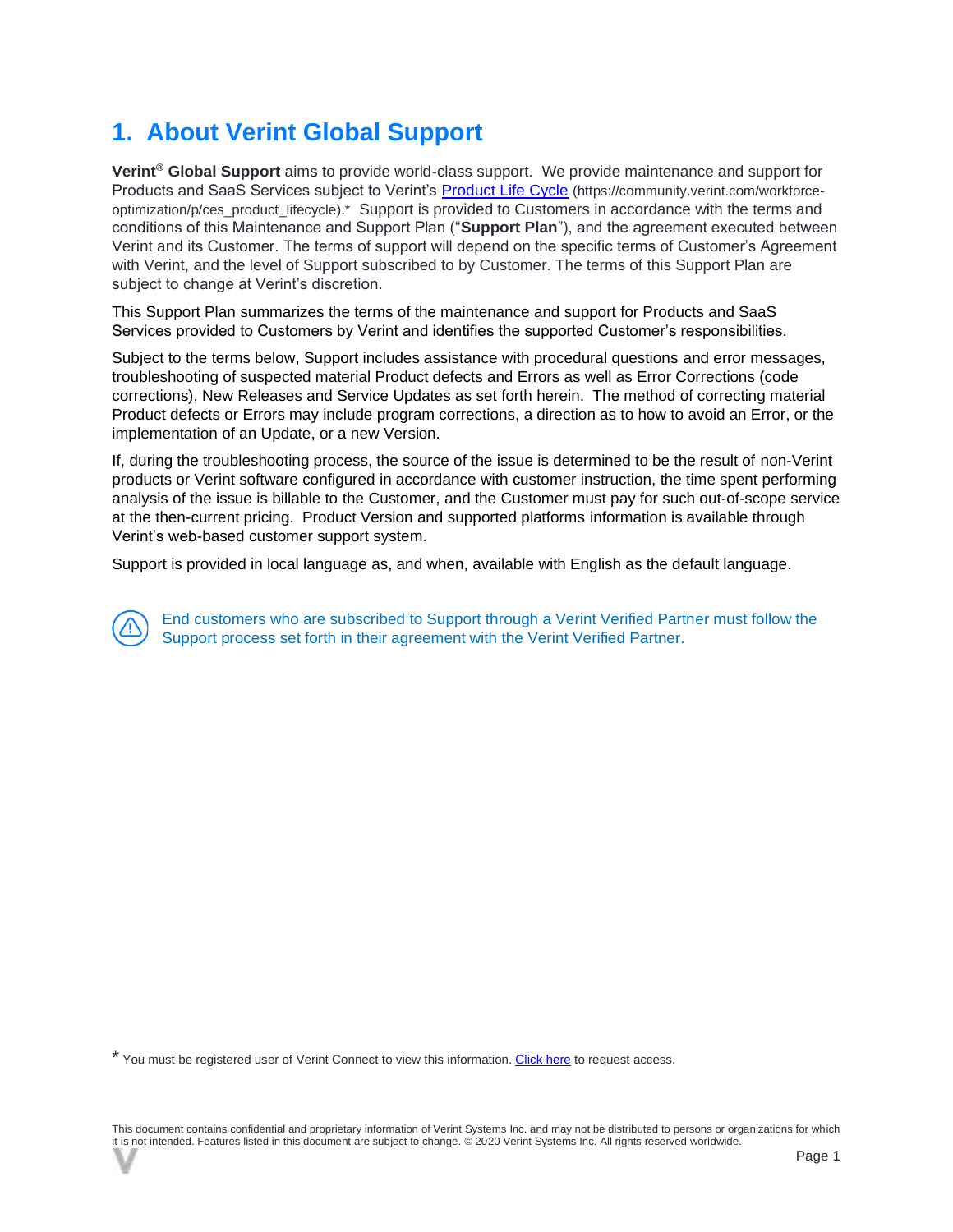## <span id="page-3-0"></span>**2. Plan Summary**

Below is a list of the services included in each of the Support Plan levels and described further in this document.

| Item                                                                                                                                                                                                             | <b>Premium</b><br>Plus <sup>1</sup> | <b>Premium</b>          | Standard <sup>2</sup>   |  |  |
|------------------------------------------------------------------------------------------------------------------------------------------------------------------------------------------------------------------|-------------------------------------|-------------------------|-------------------------|--|--|
| SaaS is Premium support except for Conversocial, Intelligent Interviewing, Monet, CloudCords, Retail Financial Services (RFS),<br>Planet and Fraud and Security Solutions (FSS) which are Standard Support only. |                                     |                         |                         |  |  |
| 24 x 7 product support for Severity 1 and Severity 2 incidents <sup>34</sup>                                                                                                                                     | X                                   | X                       |                         |  |  |
| Product support for all Severity levels during Verint business hours as set forth<br>at https://www.verint.com/engagement/support/ <sup>5</sup>                                                                  | X                                   | X                       | X                       |  |  |
| <b>Prioritized Incident Routing</b>                                                                                                                                                                              | X                                   | X                       |                         |  |  |
| New Version and Updates                                                                                                                                                                                          | X                                   | X                       | X                       |  |  |
| Software patches, HotFixes                                                                                                                                                                                       | X                                   | X                       | X                       |  |  |
| 24 x 7 access to the Verint web portal including access to Product<br>documentation, patches and feature packs downloads and web ticketing <sup>6</sup>                                                          | X                                   | X                       | X                       |  |  |
| Defined incident response                                                                                                                                                                                        | X                                   | X                       | X                       |  |  |
| Issue investigation and diagnosis                                                                                                                                                                                | X                                   | X                       | X                       |  |  |
| <b>Targeted Initial Response Times</b>                                                                                                                                                                           |                                     |                         |                         |  |  |
| Severity 1                                                                                                                                                                                                       | 1 hour                              | 1 hour                  | 2 hours                 |  |  |
| Severity 2                                                                                                                                                                                                       | 2 hours                             | 2 hours                 | 4 hours                 |  |  |
| Severity 3                                                                                                                                                                                                       | <b>Next</b><br>business<br>day      | Next<br>business<br>day | Next<br>business<br>day |  |  |
| Replacement Parts <sup>7</sup>                                                                                                                                                                                   | Included                            | Included                | Included                |  |  |
| Assignment of Support Account Manager who will provide the following during<br>local Business Hours:                                                                                                             | X                                   |                         |                         |  |  |
| <b>Support Incident Reviews</b><br>$\bullet$                                                                                                                                                                     | X                                   |                         |                         |  |  |
| Monthly Support Metric Reporting                                                                                                                                                                                 | X                                   |                         |                         |  |  |
| <b>Regular Support Metric Reviews Meetings</b>                                                                                                                                                                   | x                                   |                         |                         |  |  |
| Change/release planning                                                                                                                                                                                          | X                                   |                         |                         |  |  |
| Support Liaison for incident escalations                                                                                                                                                                         | X                                   |                         |                         |  |  |
| Point of contact for Support needs                                                                                                                                                                               | X                                   |                         |                         |  |  |
| Review of updates on relevant support topics                                                                                                                                                                     | X                                   |                         |                         |  |  |
| Attend one site visit per year                                                                                                                                                                                   | X                                   |                         |                         |  |  |

<sup>&</sup>lt;sup>1</sup> Available in select markets. Not currently available in the APAC or EMEA regions or for products including Community, NextIT/ALME, Nexxphase, Contact Solutions, SmartCare, Monet and Verba. ASPs must subscribe to Premium Plus Support where available.

<sup>2</sup> CloudCords severity 1 cases will be responded to 24 x 7.

<sup>3</sup> Experience Management (XM), Work Manager (EG), KM Pro (Transversal) can only obtain after hours support on Severity 1 issues.

<sup>4</sup> Outside of business hours as described a[t https://www.verint.com/engagement/support/](https://www.verint.com/engagement/support/) severity 1 and severity 2 issues need to call into the Verint Support team

<sup>&</sup>lt;sup>5</sup> Excluding Verint observed holidays as defined a[t http://www.verint.com/verint-holiday-schedules/](http://www.verint.com/verint-holiday-schedules/)

<sup>&</sup>lt;sup>6</sup> Excluding Foresee and Next IT (contact support for product update assistance).

<sup>7</sup> Solely for Hardware provided by Verint to Customer under the Agreement subject to the Hardware Exhibit.

This document contains confidential and proprietary information of Verint Systems Inc. and may not be distributed to persons or organizations for which it is not intended. Features listed in this document are subject to change. © 2020 Verint Systems Inc. All rights reserved worldwide.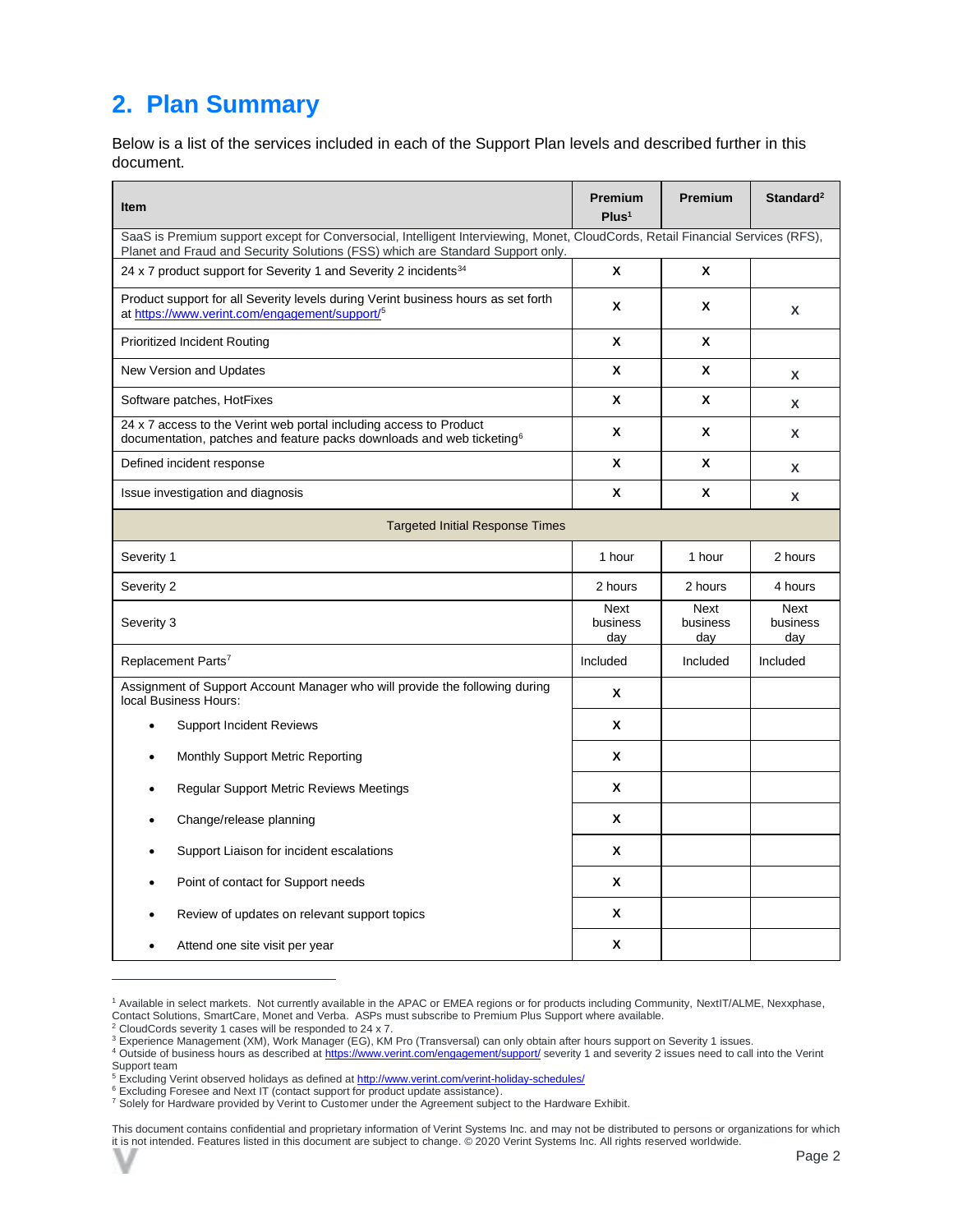| <b>Item</b>                                                                                                   | Premium<br><b>Plus</b> | Premium | Standard <sup>8</sup> |
|---------------------------------------------------------------------------------------------------------------|------------------------|---------|-----------------------|
| Additional Services <sup>9</sup> as described below:                                                          | х                      |         |                       |
| Twenty-four (24) consecutive hours of application,<br>technical or business consulting annually <sup>10</sup> |                        |         |                       |
| Two (2) 8-hour AdviceLine packages <sup>11</sup>                                                              | х                      |         |                       |
| Four (4) Verint University credits <sup>12</sup>                                                              |                        |         |                       |

## <span id="page-4-0"></span>**3. Severity Level Definitions**

| <b>Incident Severity</b> | <b>Description</b>                                                                                                                                                    |
|--------------------------|-----------------------------------------------------------------------------------------------------------------------------------------------------------------------|
| Severity 1               | An issue where critical functionality is severely<br>impacted, and business operations cannot continue without<br>a fix or workaround; the situation is an emergency. |
| Severity 2               | An issue where major functionality is significantly impacted<br>but business operations can continue in a restricted<br>manner.                                       |
| Severity 3               | An issue having minor impact to business operations or a<br>general inquiry.                                                                                          |

## <span id="page-4-1"></span>**4. Contacting Verint Support**

Customers with an active maintenance contract can obtain Support by opening a case using the contact information located at [https://www.verint.com/engagement/support/.](https://www.verint.com/engagement/support/)

## <span id="page-4-2"></span>**5. Fault Replication**

As a part of the troubleshooting process, Verint Global Support may ask you to replicate and document the issue. Verint will also attempt to replicate the issue. While Verint will use every reasonable means to troubleshoot an issue, if the issue can't be replicated, additional logging if available may be enabled so that in the event the issue recurs sufficient information might exist to progress the issue diagnosis. In these cases, the Support incident may be closed and re-opened when, and if, the issue recurs, and the logging is available to investigate further.

<sup>9</sup> Scheduled via a Verint Professional Services Director (or their designate) [the "PSD"] is the point of contact for Customer to schedule these services at no additional cost to Customer. Note: These services must be consumed at one time during the applicable Support term and any services that remain unused during a Support term are forfeited and do not carry over into the following Support term.

<sup>&</sup>lt;sup>10</sup> Cannot be used as a credit to an existing project and hours must be consumed during normal Verint business hours.

<sup>&</sup>lt;sup>11</sup> Available for select products only

<sup>12</sup> "Credit" is one (1) day of training for one (1) person where Verint University or other training is available for applicable products.

This document contains confidential and proprietary information of Verint Systems Inc. and may not be distributed to persons or organizations for which it is not intended. Features listed in this document are subject to change. © 2020 Verint Systems Inc. All rights reserved worldwide.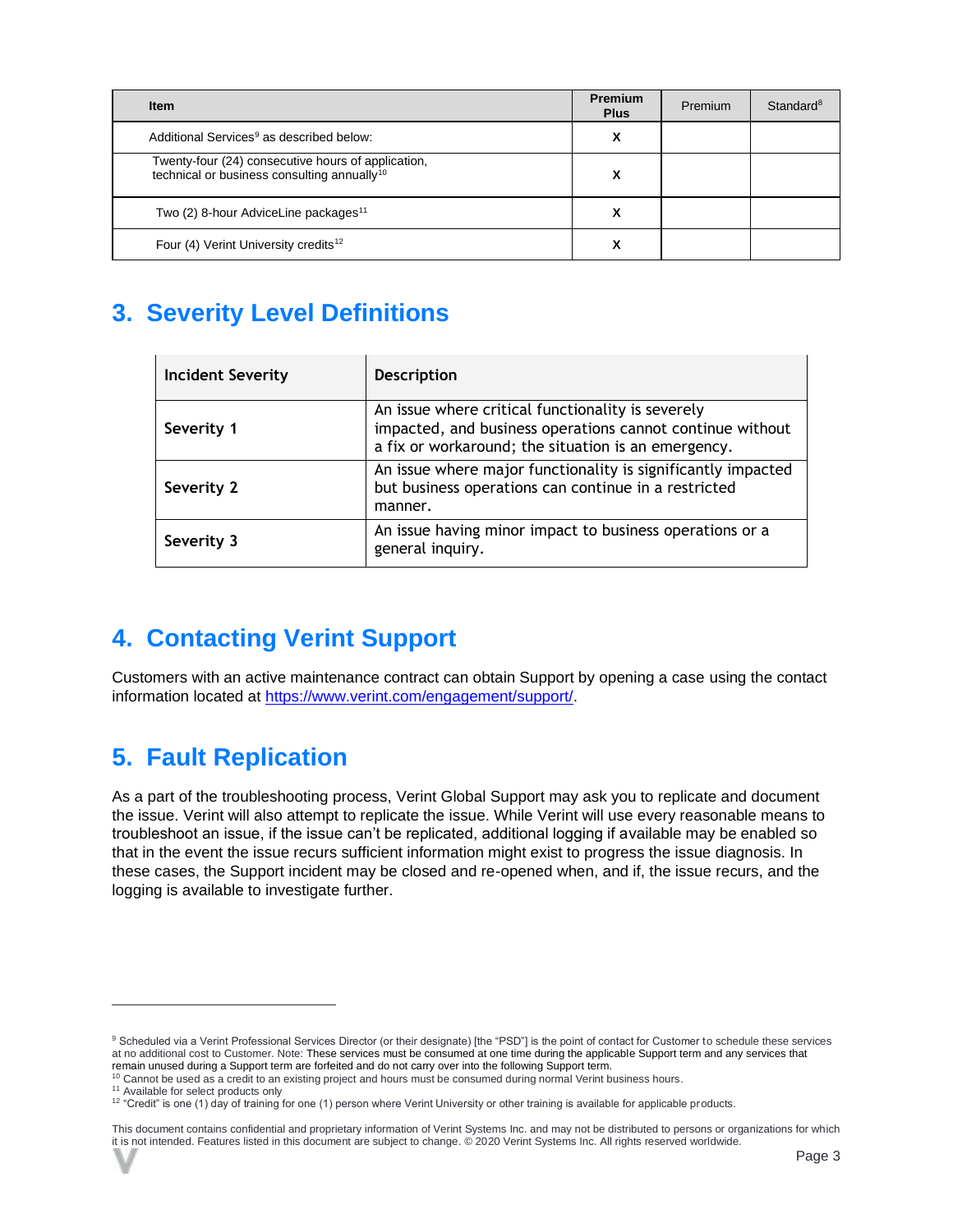## <span id="page-5-0"></span>**6. Customer Feedback and Suggestions**

Customer agrees that any feedback, enhancements, functionality requests and other comments provided to Verint are provided freely, and Verint shall be free to (or not to) use, disclose, reproduce, license or otherwise distribute, and exploit those comments as Verint sees fit, and entirely without obligation or restriction of any kind.

## <span id="page-5-1"></span>**7. Workforce Optimization (WFO) Hybrid Deployments**

For customers who have a hybrid deployment where part of their Workforce Optimization solution is in the Verint Cloud and the other part is Customer Hosted, then the respective support terms will prevail for each. In particular, the cloud components will be supported as described in this Cloud Support section and the Customer Hosted components as described in the Customer Hosted support section of this document with the exception that Verint is responsible for applying Verint Updates including Software Patches, Hot Fixes and Service Updates for the Customer Hosted portion of the deployment. Customer remains responsible for on-premise hardware and maintenance of operating system and other third-party software on the systems.

### <span id="page-5-2"></span>**8. Support Plan Consistency**

Customer must subscribe to the same level of Support for all licenses of any and all Products and SaaS Services that are utilized in conjunction therewith or on which a dependency exists as and if available.

### <span id="page-5-3"></span>**9. Definitions**

All definitions shall be as defined herein and if not so defined shall be as defined in Customer's Agreement with Verint for the license and/or purchase of Product.

"Agreement" means a fully executed agreement with terms and conditions governing the license and/or purchase of Product, and the provision of support services by Verint.

"ASP" or "Application Service Provider" means a Verint Verified Partner who operates and maintains a cloud environment in which the Verint Software is implemented and to which they allow their end customers access to and use of the Verint Software subject to the terms and conditions in their ASP Agreement with Verint.

"Customer" means an entity with an Agreement executed between it and Verint, where that entity is (i) a direct customer of Verint, (II) an ASP, or (iii) a Verint Verified Partner.

"Customer Environment" means the computing environment (excluding any software and/or hardware expressly provided by Verint under the Agreement) separately procured, prepared and maintained by Customer for the use and operation of the Product, which meets Verint's then-current minimum Product requirements.

"Customer Hosted" means the Verint Software is installed in Customer's Environment on Customer's locations and maintained by Customer in accordance with the applicable Agreement and this Support Plan.

"Designated Employees" means with regards to Customers, a reasonable number of Customer Personnel (including Customer's system administrator) who have received training from Verint on the applicable Product. Designated Employees may be changed by notice to Verint.

"Documentation" means Verint's documentation delivered with the Software and/or Hardware or made accessible at the time the Verint Cloud is made available, and which documentation describes the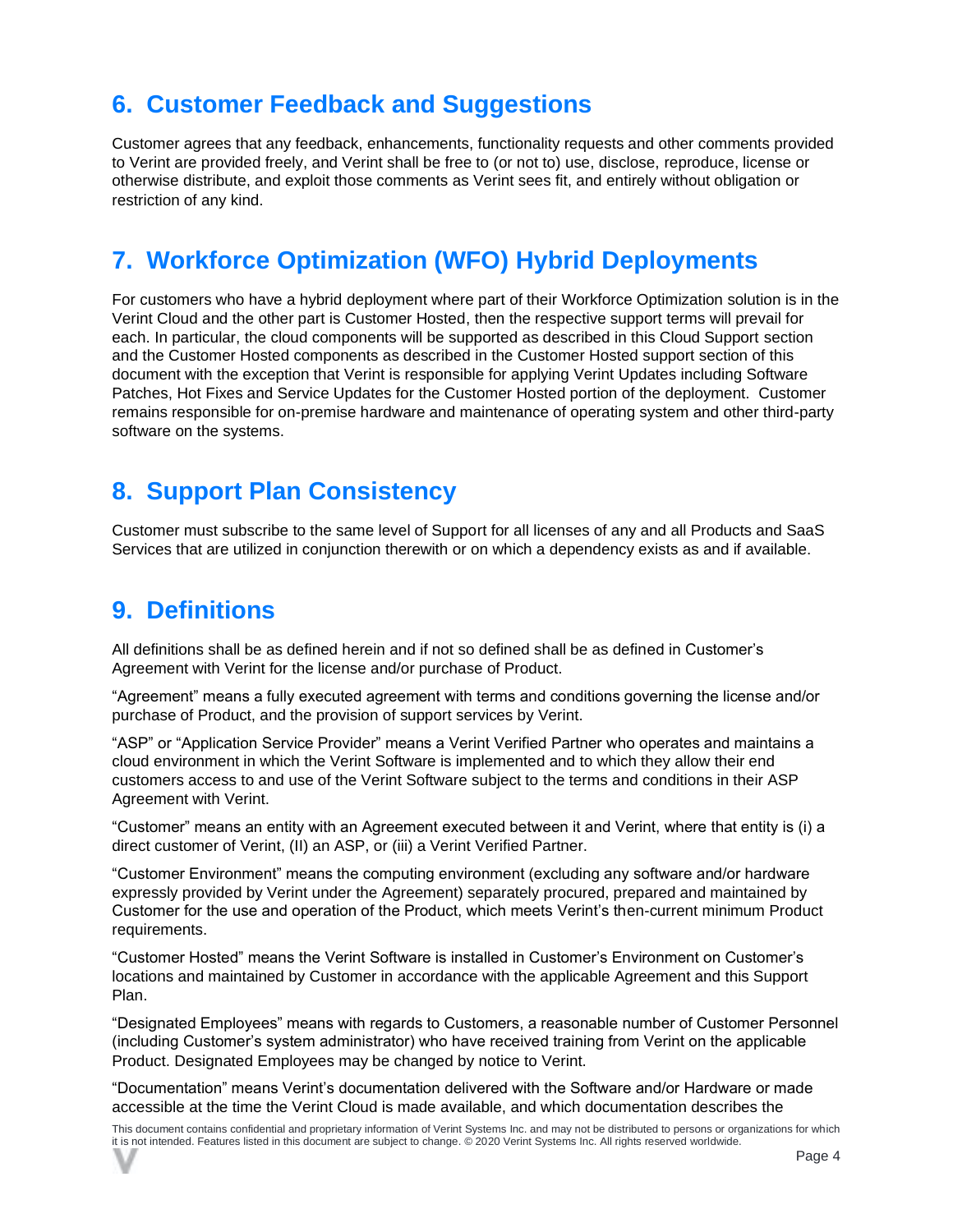specifications and use of the Software and/or Hardware or the SaaS Services in the Customer Environment, all as updated from time to time.

"Error" means a failure of the Software and/or Hardware or SaaS Services to substantially conform to the Documentation that Verint can replicate or Customer can duplicate.

"Error Correction" means revisions, modifications, alterations, and additions to the Software installed On-Premise in Customer's Hosted environment or SaaS Services installed in the Verint Cloud, provided by Verint or a Verint Verified Partner to Customer as bug fixes or workarounds to resolve Errors.

"Hardware" means computer and related equipment provided by Verint to Customer under the Agreement and this Support Plan. The term "Hardware" shall not include any hardware that is required as part of the Customer Environment and not provided by Verint as specified on an order with Verint.

"Product" means collectively, the Hardware, Software and related Documentation provided by Verint to Customer under the Agreement.

"SaaS Services" means the online services offered by Verint as more fully described in the Documentation, and all SaaS access rights, each as specified on an order.

"SDK" means the Verint "Software Development Kit" which may be licensed by Customer to enable Customer to write application specific interfaces to licensed Verint Products.

"Software" means the computer application programs (including, if applicable, any Updates and other developments provided to Customer hereunder) in object code form developed and owned by Verint or its licensor(s) and licensed under the Agreement and all permissible copies thereof.

"Support Plan" means the terms and conditions contained in this document.

"Support Term" means the term identified on the applicable Order for the Products listed therein and each 12-month renewal term thereafter.

"Updates" means periodic improvements or additions to the Software or SaaS Services, including Error Corrections, Versions and other changes to the Software or SaaS Services, that may be provided hereunder, if so specified for the Support Plan level subscribed to by Customer, but excluding any new Software feature or substantial additional functionality for the Software or SaaS Services which, in Verint's sole discretion, is subject to additional fees.

"Verint" means the specific Verint entity that has executed an Agreement with Customer.

"Verint Cloud" means the hardware and Software installed in the Verint cloud environment and maintained by Verint as set forth in the Verint Cloud Exhibit.

"VCS" means Verint Cloud Services.

"Verint Verified Partner" means an organization that has been confirmed by Verint to have completed the Verint required training accreditations and as having met all other Verint partner program criteria.

"Version" means the Software configuration identified by a numeric representation, whether left or right of the decimal place.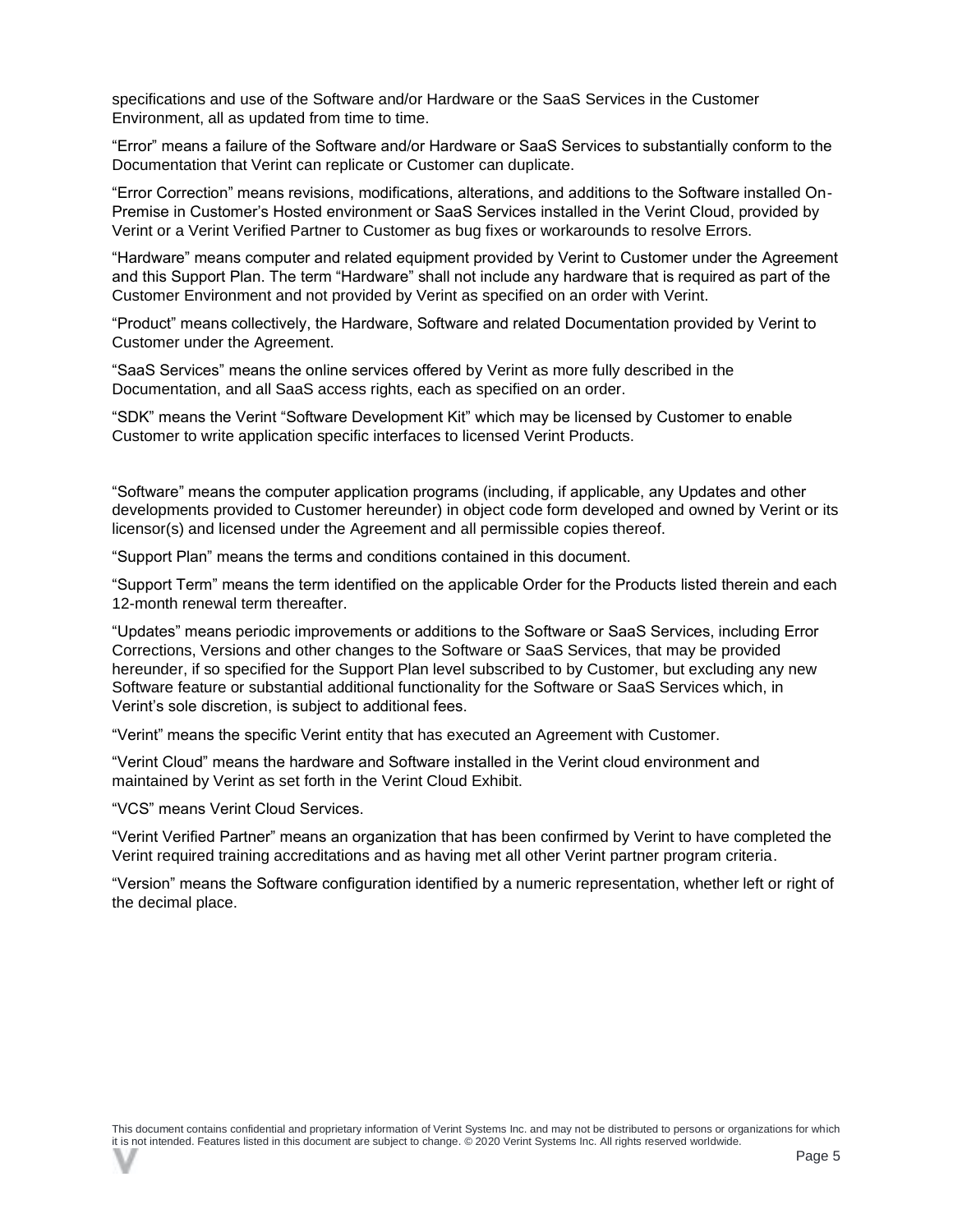## <span id="page-7-0"></span>**10. Verint Cloud Support**

This section details the support for Verint Cloud customers and outlines Verint and Customer responsibilities, requirements for opening a case, exclusions to Support, Additional for a fee services and Remote diagnostic tools. Customers with Customer Hosted solutions should skip to the Customer Hosted section of this document.

Verint will bear responsibility, at its own cost and expense, for the procurement, preparation, hosting, operation and maintenance of the Hosted Environment, including all facilities, hardware, software, telecommunication services, and all other technical requirements necessary to provide access to and use of the SaaS Services; provided Customer will be responsible for procuring and/or operating the Customer Environment, including computer systems, software and telecommunications services meeting such minimum technical requirements and, unless otherwise specified on an Order, for the installation and configuration of the Customer Hosted components in that Customer Environment, each as Verint may specify in the Documentation.

#### <span id="page-7-1"></span>**10.1 Verint Responsibilities**

The following terms define Verint's roles and responsibilities.

- Assistance with the interpretation of Software Documentation and Clarification of Software Use. Verint Global Support will provide Customers with assistance in interpreting Verint Documentation as needed.
- Isolation of a Suspected Error. If a Customer suspects the Verint Software is not operating as the Documentation indicates and opens an incident, Verint Global Support will work with the Customer to diagnose the suspected Error provided the Error can be replicated.

#### <span id="page-7-2"></span>**10.2 Customer Responsibilities**

The following is required to enable Verint to perform Verint's obligations under this Support Plan. Should Customer fail to provide the required information and/or perform Customer's obligations described in this Support Plan Verint may discontinue providing Support services for the incident involved.

- Designate resources (Designated Employees) as the Customer contacts who are appropriately qualified, English speaking,<sup>13</sup> and who have successfully passed Product training provided by Verint or its authorized third party, on Product operation, administration, and system maintenance. This Customer contact will serve as the primary point of contact with Verint, or its authorized third party, for all support activities performed hereunder and work internally to oversee governance of solution across the Customer enterprise.
- Designated Employees must have the authority to connect Verint support personnel remotely to user desktops as required to troubleshoot reported issues.
- Promptly inform Verint Global Support when a change in your Designated Employees occurs.
- Use Verint supplied self-help tools if available prior to opening a support incident
- Assist Verint with Incident management, including:
	- o Initial investigation and issue symptom clarification
	- o Testing of issue once a workaround or correction is implemented by Verint
- Provide Verint remote access if needed to diagnose user desktop issue. Response time targets assume Customer's timely provision of remote access.
- Permit only trained personnel to administer the Verint Products.

<sup>&</sup>lt;sup>13</sup> Support is provided in local language as, and when, available with English being the default.

This document contains confidential and proprietary information of Verint Systems Inc. and may not be distributed to persons or organizations for which it is not intended. Features listed in this document are subject to change. © 2020 Verint Systems Inc. All rights reserved worldwide.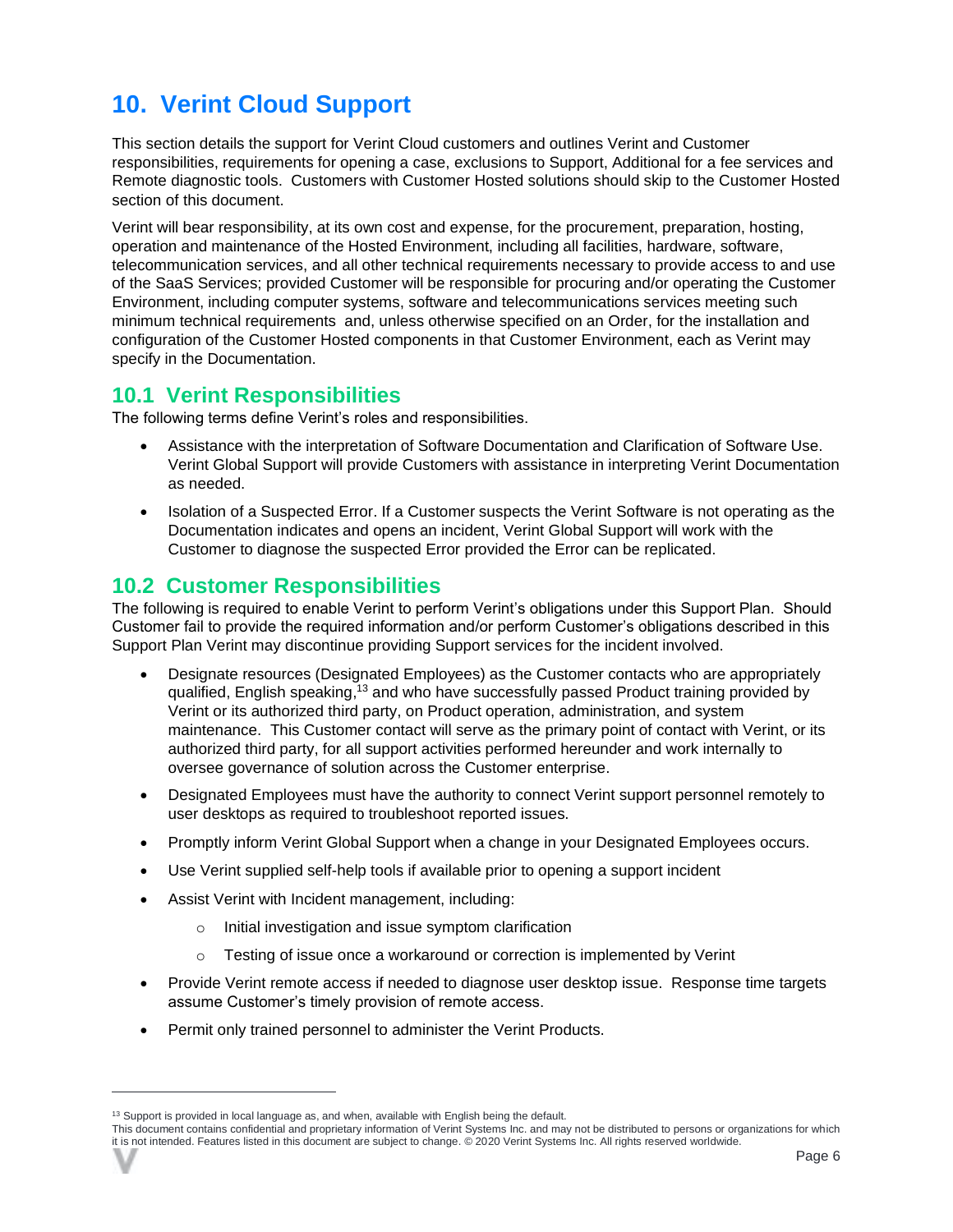#### <span id="page-8-0"></span>**10.3 Requirements for Opening a Case**

Only trained, Designated Employees may open a case with Verint Support. To open a case Customer must provide the following information:

- Customer name, contact name, phone number, cell/pager number and email address. This information will be auto-populated in the web incident based on customer login where webticketing is available.
- Detailed description of the problem including description of events leading up to the problem
- Number of users impacted
- When the problem began (date and time)
- Where in the application the symptom(s) present themselves
- Whether the issue can be reproduced on demand
- Description of any attempts that have been made to reproduce the issue. Provide documentation and data, if applicable, along with the exact steps taken to reproduce.
- Screenshot of error, or if screenshot unavailable, detail of exact error message displayed.

Cases can be opened by contacting Verint Support using the contact information located at [\(https://www.verint.com/engagement/support/\)](https://www.verint.com/engagement/support/).

#### <span id="page-8-1"></span>**10.4 Exclusions to Support**

Verint Global Support will use commercially reasonable efforts to provide technical solutions for all Errors provided the Product is in good working order as of the start of the then-current Support term and has been, and continues to be, maintained by Customer in accordance with the Documentation. This Support Plan does not cover:

- Setting up, revising or creating new application configurations that are not Verint standard configurations including but not limited to:
	- o Assistance with creating non-Verint standard scoring of a form
	- o Campaigns
	- o KPIs
	- o Custom triggers
	- o Bot Platform Automations
- Use of SDK to create interface applications and support of such Customer created interfaces
- Configuration of, and any issues related to, non-standard ad-hoc reports created by Customer in which the Product is functioning as per configuration, but the ad-hoc report is not producing the desired metrics. Customer may purchase professional services from Verint for assistance and/or advice in the configuration of ad-hoc reports as needed.
- Assisting Customer with database queries
- Professional services (e.g., integrations, non-standard reports)

If after investigation, Verint Global Support determines that the issue and/or Error is attributable to one or more of the above, Verint reserves the right to invoice Customer for the total amount of time spent by Verint addressing such issue and/or Error at Verint's then-current time and materials rates.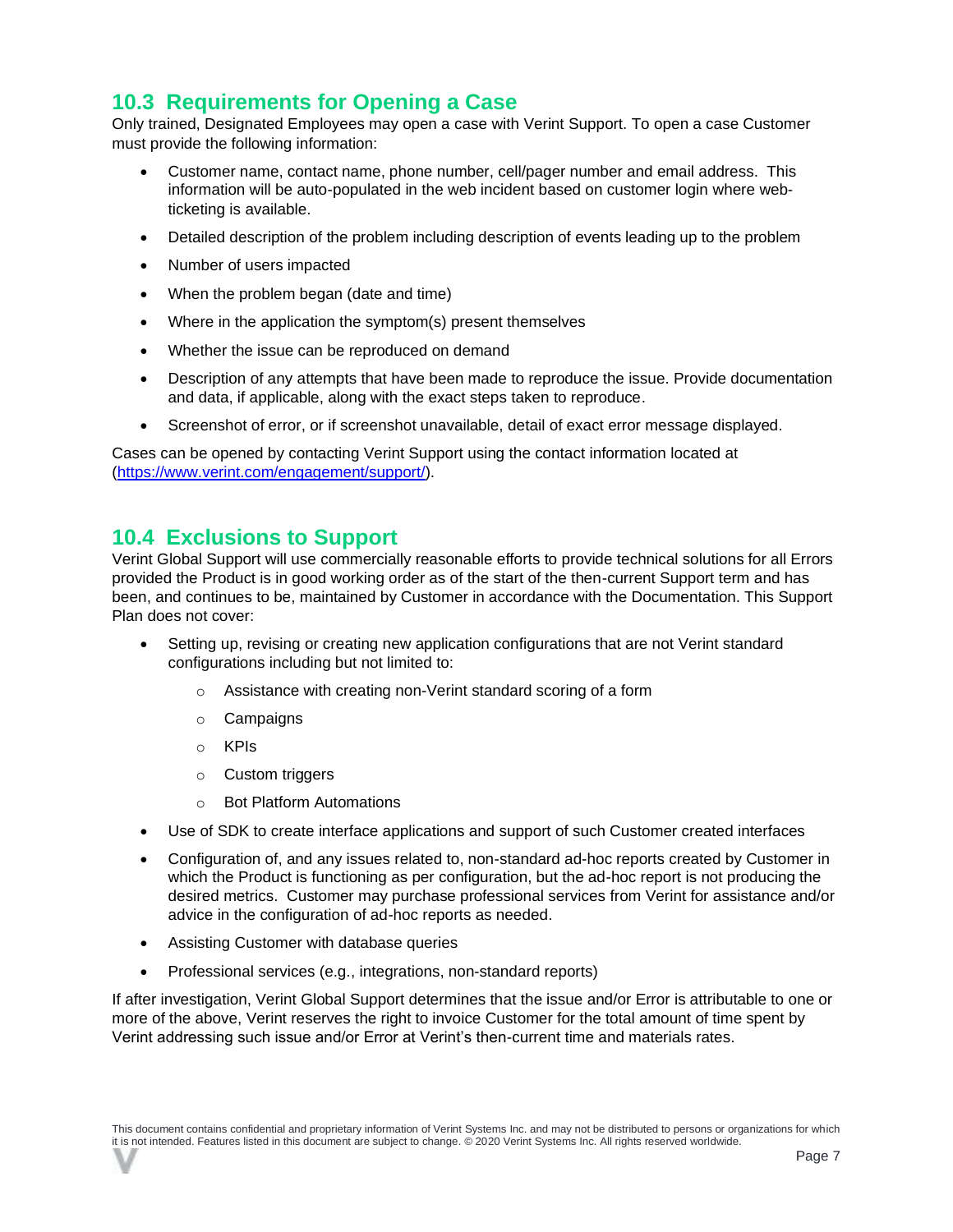#### <span id="page-9-0"></span>**10.5 Additional "For a Fee" Services**

In addition to the exclusions set forth above, the following items are also considered outside the scope of Verint maintenance and support and may be purchased by Customer from Verint via an order for services. This is not an all-inclusive list.

- Consulting on technical configuration, "optimization services" or set up of advanced features (e.g. SNMP set up and email configuration, disaster recovery/fail-over configuration and testing, non-Verint standard tags/triggers, etc.)
- Solution audits, health checks and solution validation
- "Out of hours" standby assistance for a Customer-planned event
- Requests for scripting and reports
- Data cleanup, merging, or recovery efforts
- Phonetic boosting for Verint Speech Analytics™ Software
- Onsite support assistance

#### <span id="page-9-1"></span>**10.6 Remote Diagnostic Tools**

Verint may require remote access to diagnose reported user issues. Verint Global Support utilizes industry standard tools such as WebEx to provide collaboration for application sharing and problem diagnosis. If remote access is not authorized, time to resolution may be impacted, and additional charges may apply.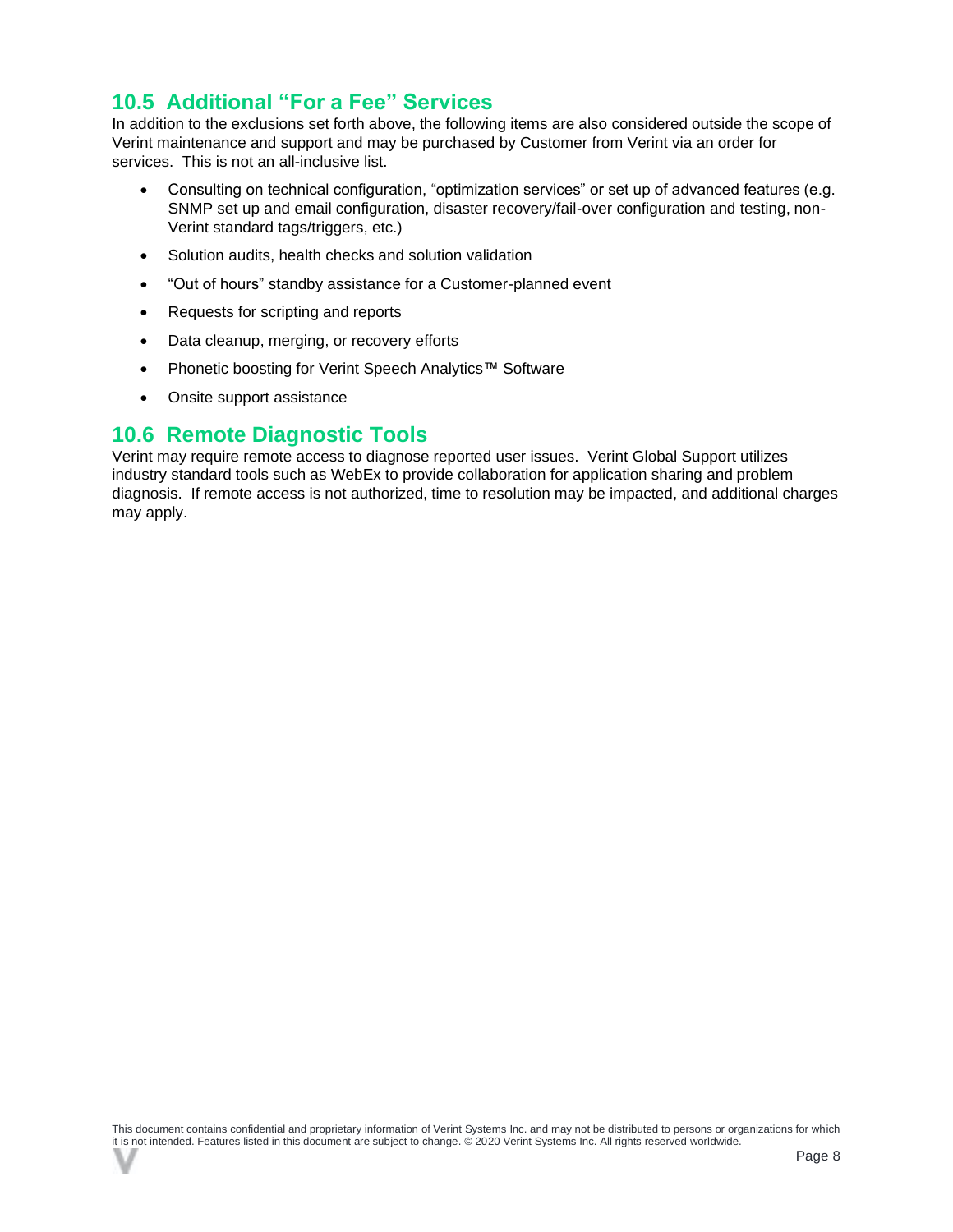## <span id="page-10-0"></span>**11. Customer Hosted Support**

This section details the support for Verint customers with Customer Hosted solutions and outlines Verint and Customer responsibilities, requirements for opening a case, exclusions to Support, Additional for a fee services and Remote diagnostic tools.

Support is provided for Software issues that are demonstrable in the currently supported Versions of a Verint licensed program and running unaltered in a computing environment that meets Verint's minimum specifications including, but not limited to, on a certified hardware, database and operating system configuration.

In order to receive Support, Products (inclusive of all Versions and Updates) must be properly installed and configured by Verint or a Verint Verified Partner in order to receive support.

#### <span id="page-10-1"></span>**11.1 Verint Responsibilities**

The following terms define Verint's roles and responsibilities.

- Assistance with Error messages Verint Global Support staff are available to help Customers interpret job logs and/or Error messages.
- Assistance with the interpretation of Software Documentation Verint Global Support can provide Customers with assistance in interpreting Verint Product Documentation.
- Clarification of Software Use Difficulties may be encountered if Verint Software is used in a manner contrary to the Documentation. In these instances, Verint Global Support may clarify the Verint documented use and may advise alternative options that comply with the Documentation. When training is required, Support personnel may refer Customers to the Verint Professional Services team to purchase and schedule training and/or consulting. Verint Global Support does not deliver training or consulting as part of these Support services.
- Isolation of a suspected Error— If a Customer suspects the Verint Software is not operating as the Documentation indicates and opens an incident, Verint Global Support will work with the Customer to diagnose the suspected Error provided the Error can be replicated.
- Troubleshooting of issues through remote diagnosis When Support personnel are assigned to an incident, all commercially reasonable attempts are made to resolve the incident in a timely manner. Sometimes this includes remote diagnosis to troubleshoot the suspected issue.

#### <span id="page-10-2"></span>**11.2 Customer Responsibilities**

Customer's responsibilities as set forth in this Support Plan must be fulfilled in order Verint to perform Verint's obligations hereunder. Should Customer fail to provide the required information and/or perform Customer's obligations described in this Support Plan Verint may discontinue providing Support services for the incident involved.

- Designate resources (Designated Employees) as the Customer contact who are appropriately qualified, English speaking,<sup>14</sup> and who has successfully passed Product training provided by Verint or its authorized third party, on Product operation, administration, and system maintenance. This Customer contact will serve as the primary point of contact with Verint, or its authorized third party, for all support activities performed hereunder and work internally to oversee governance of solution across the Customer enterprise.
- Designated Employees must have the authority to connect Verint support personnel remotely to user desktops and applicable servers and to authorize system changes and/or updates in accordance with Customer's internal change control procedures.
- Promptly inform Verint Global Support when a change in your Designated Employees occurs.

<sup>&</sup>lt;sup>14</sup> Support is provided in local language as, and when, available.

This document contains confidential and proprietary information of Verint Systems Inc. and may not be distributed to persons or organizations for which it is not intended. Features listed in this document are subject to change. © 2020 Verint Systems Inc. All rights reserved worldwide.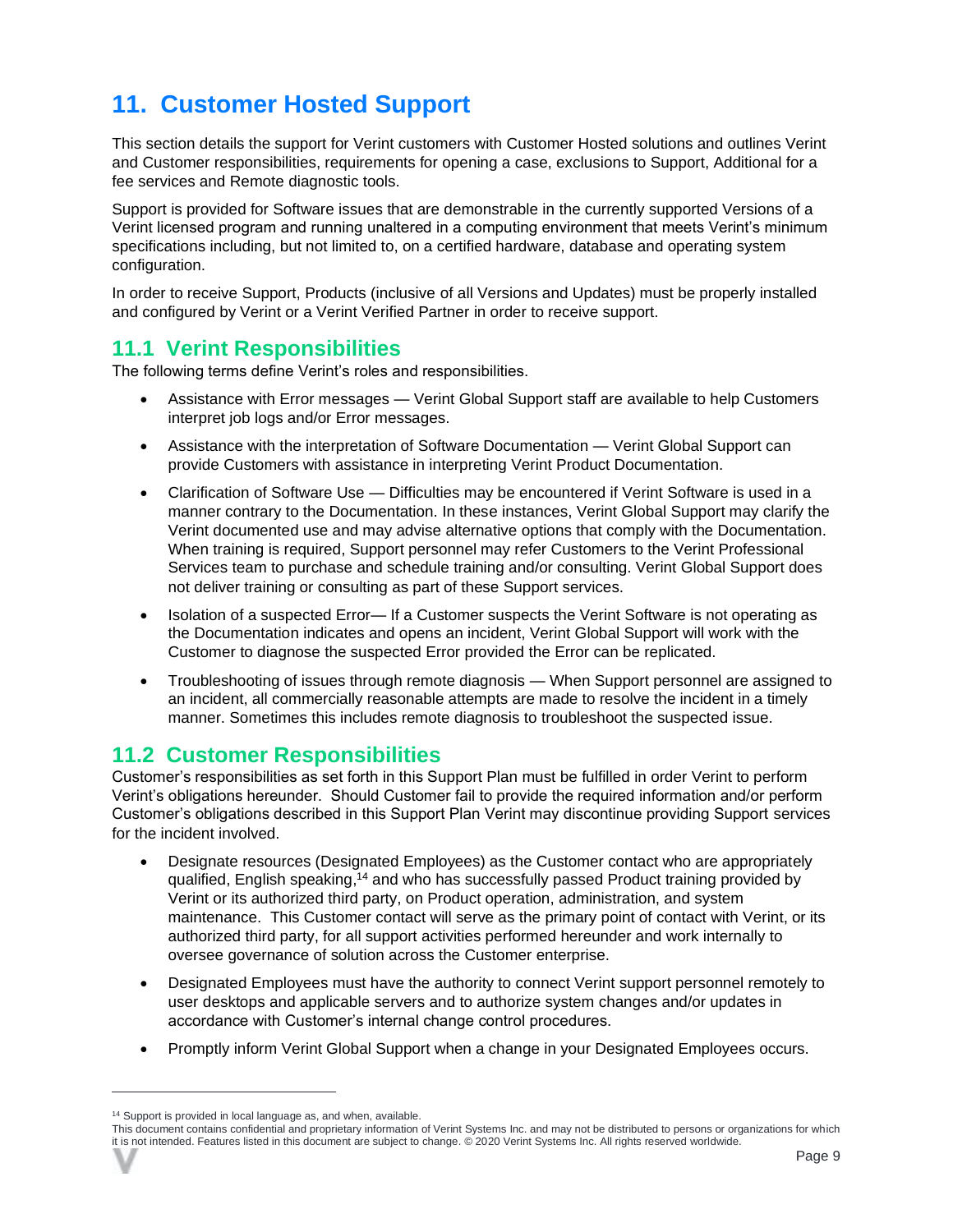- Use Verint supplied self-help tools on the Verint Support portal prior to opening a support incident
- Perform proactive monitoring of solution; evaluate and act on system alarms as needed
- Complete routine tasks as specified in Verint Documentation
- License, install and maintain antivirus software. Ensure antivirus software is compatible with the Microsoft operating system and is configured according to Verint configuration specifications.
- Shut down and restart systems in a controlled manner and perform subsequent testing to ensure all is in working order.
- Perform daily checks on all system components including the use of proactive monitoring tools and loggers
- Validate and maintain system configuration records (pre and post change), including moves and other changes
- Perform full system backups of data and configuration
- Installation of Software patches, Hot Fixes and Service Updates<sup>15</sup>
- Create and maintain necessary backup and recovery processes for the Verint Products
- Create and maintain necessary backup copies including the log files of the Verint Software
- Install third party updates in accordance with Verint's recommendations, certification document, and/or change management
- Maintain accurate records of all support activity during the incident lifecycle and monitor trends
- In the event Customer engages a third party to assist in the maintenance and/or running of Customer's Environment (subject to the Customer's Agreement), ensure such third party is Verint trained.
- Assist Verint with Incident management, including:
	- o Initial investigation
	- $\circ$  Data collection (database files, log files, crash dumps, error messages, trace files, screen shots, etc.)
	- o Troubleshooting
	- o Restoration of service by implementing a known work around
	- o Restarting services as required to maintain availability
	- o Involvement with resolving incidents or problem root cause analysis
- Provide Verint remote access. Response time targets assume Customer's timely provision of remote access.
- Ensure availability (on-site if necessary) of expert personnel (including any necessary third-party experts and regardless the time zone where the expert resides) to work with Verint through incident resolution during the Support hours defined by your level of Support plan.

<sup>&</sup>lt;sup>15</sup> For customers who have "hybrid" WFO deployments where part of the solution is customer-hosted and part is in the Verint cloud, Verint will assume the responsibility for installing Verint Software patches, Hot Fixes and Service Updates on the customer-hosted components in consultation and coordination with the Customer. Customer is responsible for on-premise hardware and maintenance of operating system and other third-party software on the customer-hosted systems.

This document contains confidential and proprietary information of Verint Systems Inc. and may not be distributed to persons or organizations for which it is not intended. Features listed in this document are subject to change. © 2020 Verint Systems Inc. All rights reserved worldwide.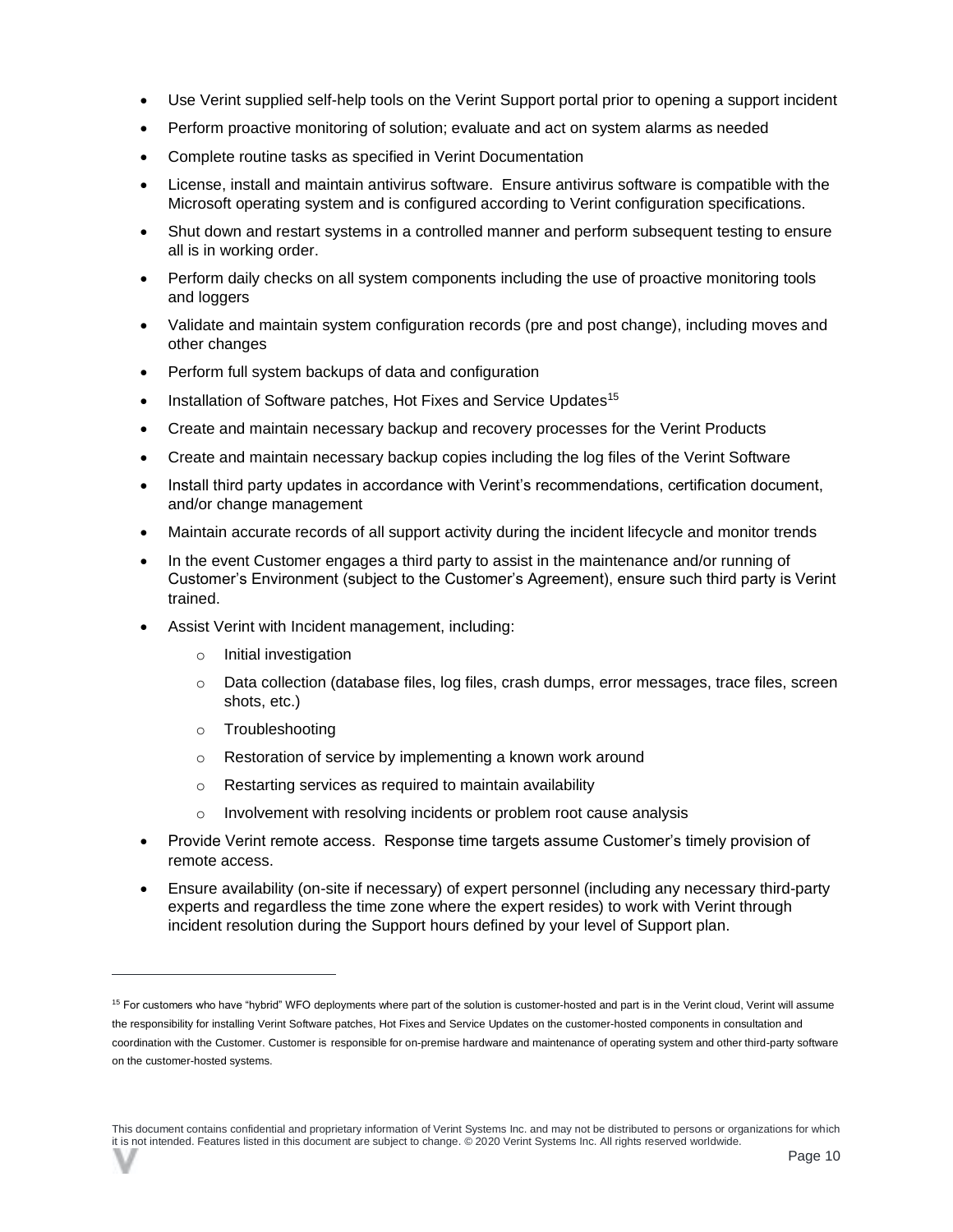- Establish and maintain a non-production Verint Product test environment that is managed and maintained to a similar standard as Customer's production environment (e.g., same version levels for Product and third-party software). Due to the potentially unlimited combinations of environments in which Customers may be operating, Verint is not able to emulate each Customer's environment when attempting to replicate a reported Error. Therefore, the initial tests to determine if an Error exists within a Customer Environment must be performed by the Customer prior to reporting the Error to Verint.
- Permit only trained personnel to use and administer the Verint Products.
- Permit only trained Verint or Verint Verified Partner individuals to install, upgrade, configure or troubleshoot the system.
- Maintain sufficient computing system resources to support Customer's usage volumes and use any and all necessary system management tools to monitor and manage the Verint Products.
- Secure Verint agreement to billable assistance at least 14 days prior to Customer undertaking any planned changes in the computing environment and create all appropriate testing and reversion plans.
- Notify Verint of all site changes or license moves.
- Customer is responsible for:
	- $\circ$  All data resulting from or relating to the use of any Products, including, without limitation, all data inputs, data outputs and the quality, accuracy, and integrity of any data.
	- o Preservation, maintenance, storage, and backup of all of the Customer's Verint databases consistent with accepted database administration standards.
	- $\circ$  Backup of Customer data prior to providing Verint access to the Customer Environment.

Verint is not responsible for remediating any lost or corrupt data resulting from an Error in the Products or the provision of Support under this Support Plan. Additionally, Customer understands that Verint is not responsible for any data replication, manipulation, merging, or recovery efforts under this Support Plan.

#### <span id="page-12-0"></span>**11.3 Requirements for Opening a Case**

Only trained, Designated Employees may open a case with Verint Support. To open a case, Customer must provide the following information:

- Customer name, contact name, phone number, cell/pager number and email address. This information will be auto-populated in the web incident based on customer login.
- Site location impacted
- Product name, Product version and information on all systems within the environment
- System connection details
- Detailed description of the problem including description of events leading up to the problem
- Number of users impacted
- When the problem began (date and time)
- Steps taken to troubleshoot and remedy the issue
- Where in the application the symptom(s) present themselves
- Whether the issue can be reproduced on demand with a non-modified version of the Software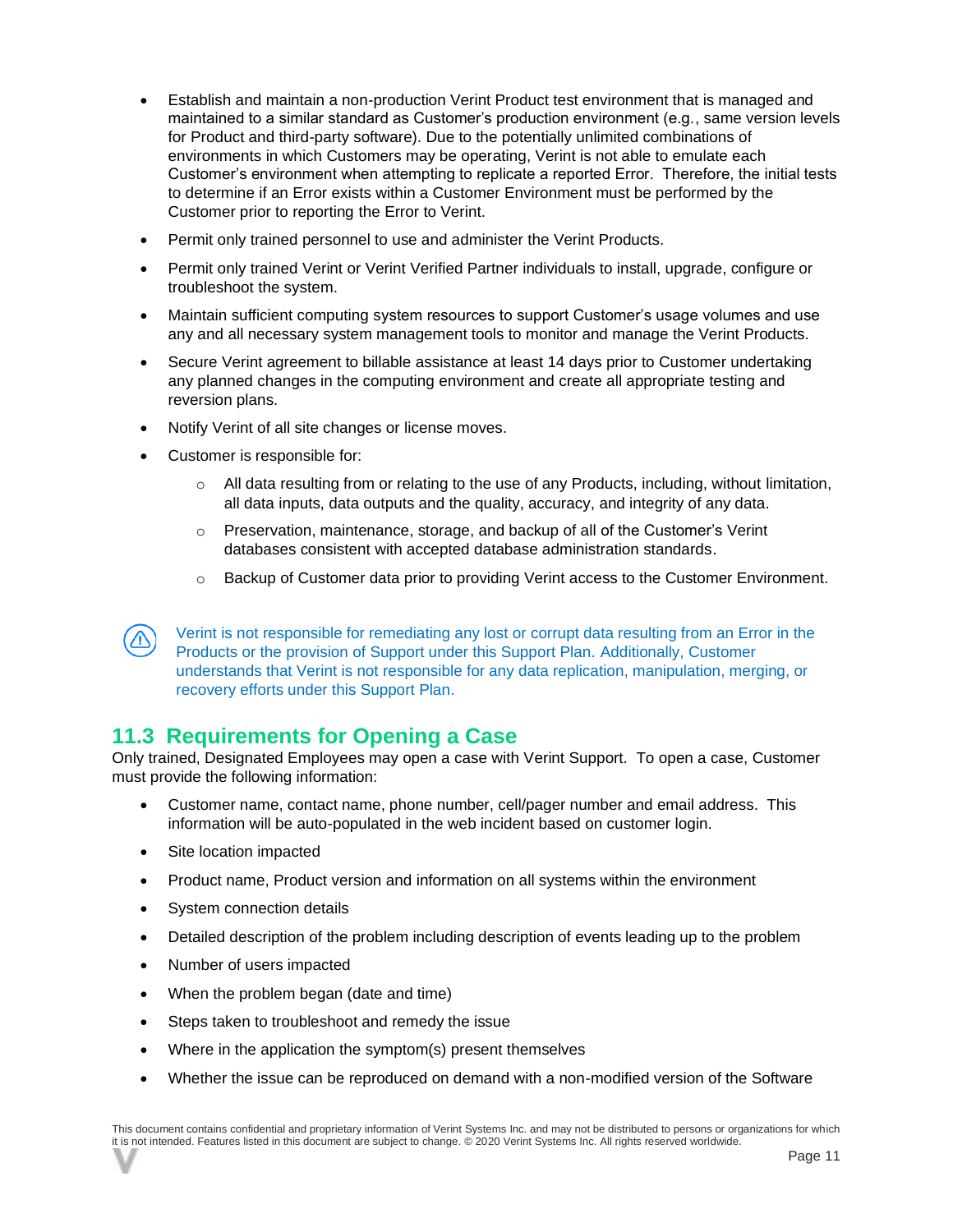- Description of any attempts that have been made to reproduce the issue. Provide documentation and data, if applicable, along with the exact steps taken to reproduce.
- Screenshot of error, or if screenshot unavailable, detail of exact error message displayed
- Summary of any and all configuration and/or process changes made to the Product and/or Customer Environment recently

Cases can be opened by contacting Verint Support using the contact information located at [\(https://www.verint.com/engagement/support/\)](https://www.verint.com/engagement/support/).

#### <span id="page-13-0"></span>**11.4 Exclusions to Support**

Verint Global Support will use commercially reasonable efforts to provide technical solutions for all Errors, provided the Product is in good working order as of the start of the then-current Support term and has been, and continues to be, maintained by Customer in accordance with the Documentation. This Support Plan does not cover support for Errors in any Product where that Error is a result of:

- Customer's failure to: (i) correctly install Updates or other modifications to the Product provided by Verint, (ii) prepare a computing environment that meets the specified Customer Environment prior to Product installation or to maintain such Customer Environment and Product thereafter, (iii) grant access and security authorization, iv) stay current on Verint recommended patches and software levels, or (v) provide necessary communications mechanisms.
- Errors resulting from misuse, abuse, negligence, or improper use of all or any part of the Product; or problems to or caused by products or services not provided by Verint. This includes:
	- o Customer installing and/or updating:
		- "Anti-Virus" software
		- "Microsoft operating system software service packs and updates"
		- Other third-party products
	- $\circ$  Issues relating to Customer Environment, such as network, telephony, or desktops.
- Reinstallation of software due to equipment failure or reason other than due to Error in Software
- Installation, upgrade and/or configuration of Software by any party other than Verint or a Verint Verified Partner trained resource shall automatically relieve Verint's obligations under this Support Plan.
- Product modification, amendment, revision, or change by any party other than Verint or Verint's authorized representatives
- Issues resulting from Moves, Adds, Changes including, but not limited to:
	- $\circ$  Reconfiguration of any Products related to moves, adds or changes as Customer changes the Customer Environment or to third-party products
	- o Database disaster recovery ("DR") including inquiries into DR planning and issue resolution following DR testing
	- o Moving servers
	- o Upgrading/Changing phone systems
	- o System changes impacting application authentication including, but not limited to, issues from:
		- Customer domain controller changes and decommissioning
		- Customer owned system account password changes
		- Other network appliances such as load balancers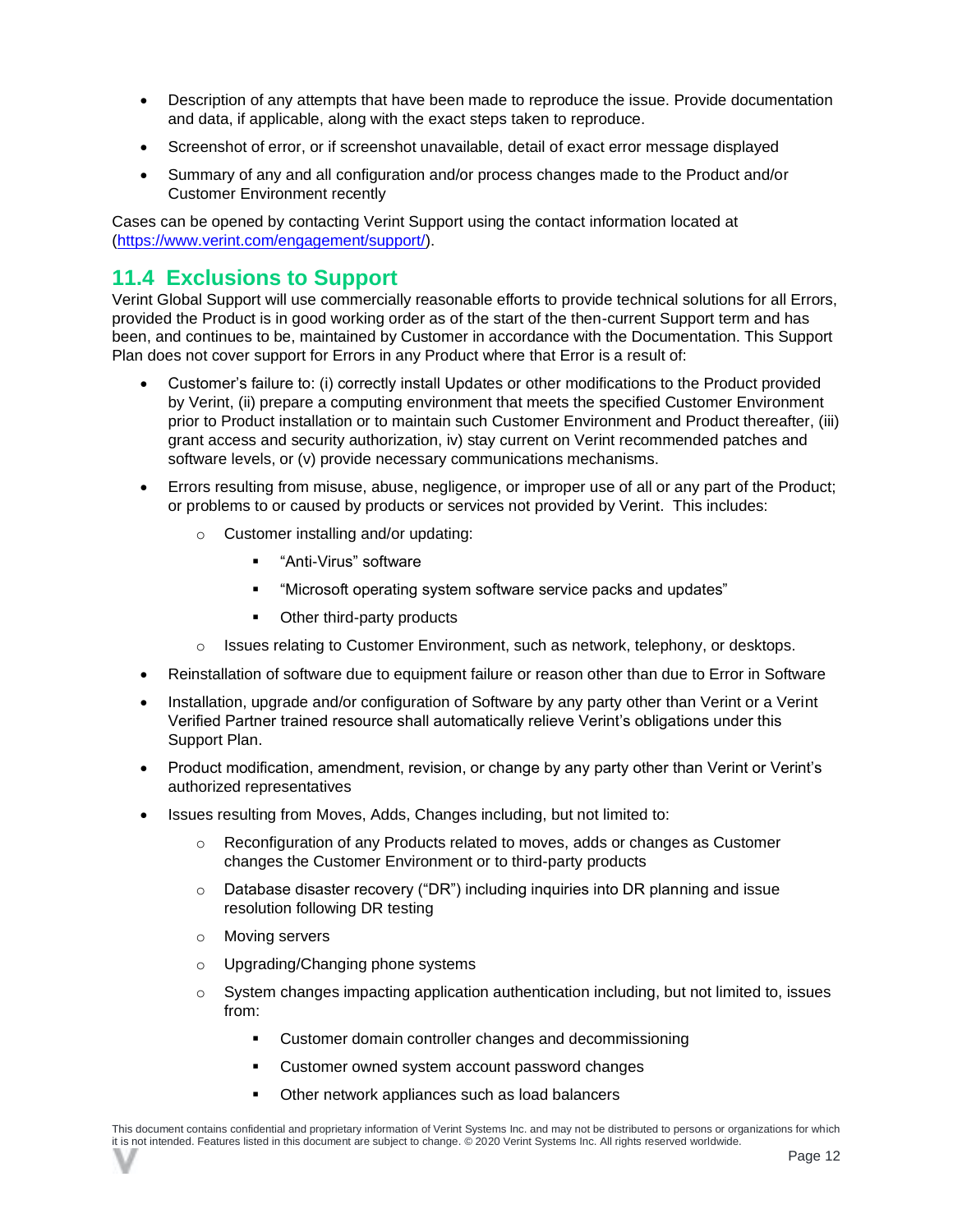- Setting up, revising or creating new application configurations or installing software including, but not limited to:
	- o Assistance with configuring unique scoring of a form
	- o Campaigns
	- o KPIs
	- o Triggers that are not Verint standard triggers
- Use of SDK to create interface applications and support of such Customer created interfaces
- Issues related to electrical failure, internet connection problems, any issue related to data including but not limited to: data input, output, integrity, storage or back-up and any and all other external and/or infrastructure problems, which shall be deemed under Customer's exclusive control, and Customer's sole responsibility
- Virus remediation
- Configuration of, and any issues related to, non-standard ad-hoc reports created by Customer in which the Product is functioning as per configuration, but the ad-hoc report is not producing the desired metrics. Customer may purchase professional services from Verint for assistance and/or advice in the configuration of ad-hoc reports as needed.
- Assisting Customer with database queries
- Support of Migrations or other Customer changes
- Updates to non-Standard Software integrations
- Customer server certification activities / Security certificates (SSL certificate updates)
- Professional services and the output thereof

If after investigation, Verint Global Support determines that the issue and/or Error is attributable to one or more of the above, Verint reserves the right to invoice Customer for the total amount of time spent by Verint addressing such issue and/or Error at Verint's then-current time and materials rates.

#### <span id="page-14-0"></span>**11.5 Additional "For a Fee" Services**

In addition to the exclusions set forth above, the following items are also considered outside the scope of Verint maintenance and support and may be purchased by Customer from Verint via an order for services. This is not an all-inclusive list.

- Updates to the Software integrations
- Reinstallation of the Software
- Installation of any Verint Software patches. Updates, Versions or any product upgrades
- Reconfiguration of any Products related to moves, adds or changes such as Customer changes to the Customer Environment or to third-party products
- Support of Customer server certification activities / Security certificates (SSL certificate updates)
- Consulting on technical configuration, "optimization services" or set up of advanced features (e.g. SNMP set up and email configuration, disaster recovery/fail-over configuration and testing, Desktop Process Analytics tags/triggers, etc.)
- Solution audits, health checks and solution validation
- Solution design modifications (hardware/software relocations, hardware component modifications, or services related to problems resulting from solution design modifications not performed by Verint or an authorized Verint partner)
- IP address changes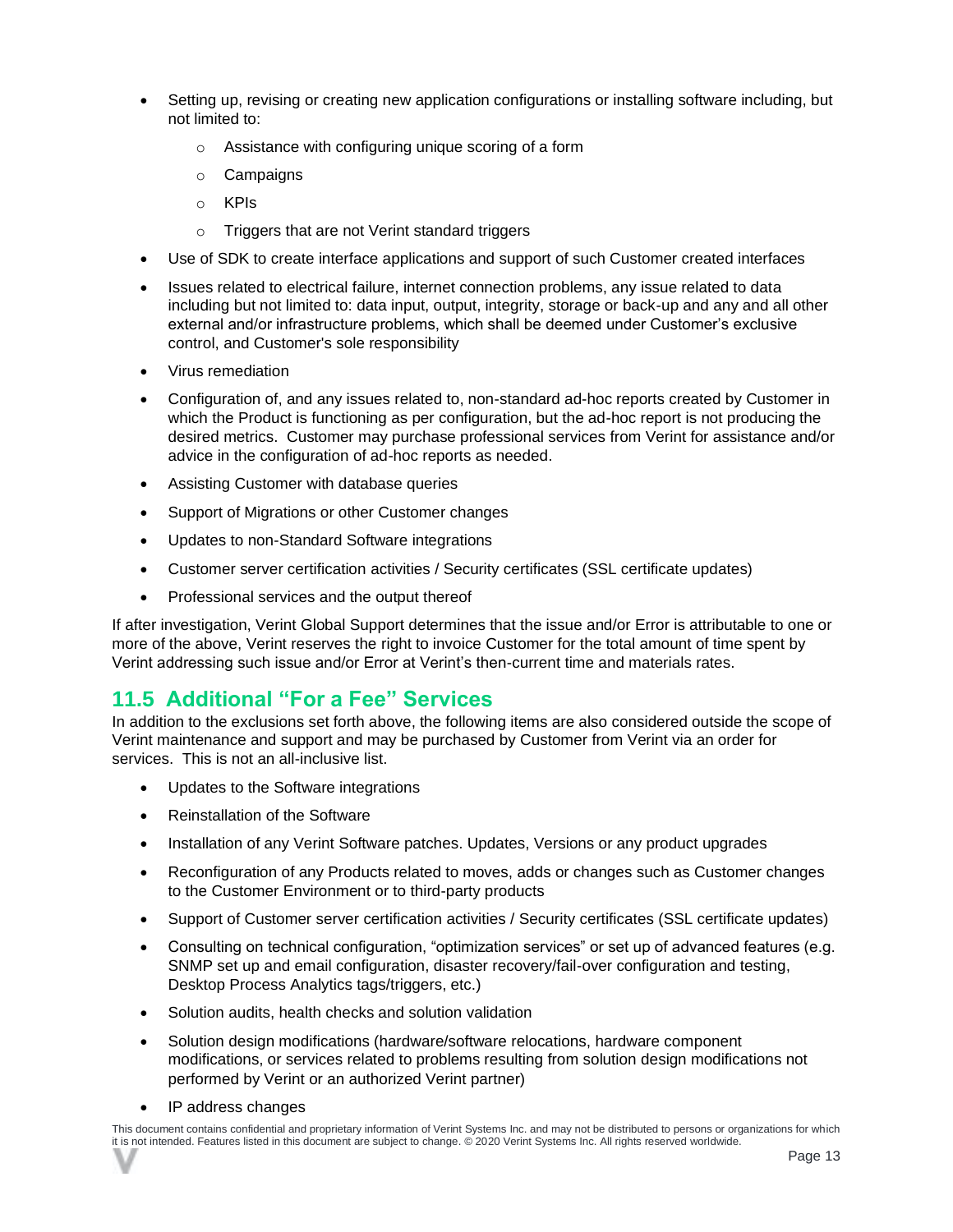- Decommissioning of sites
- "Out of hours" standby assistance for a Customer-planned event
- Requests for scripting and reports
- Data cleanup, merging, or recovery efforts
- Phonetic boosting for Verint Speech Analytics Software
- Onsite support assistance
- Application Consulting

#### <span id="page-15-0"></span>**11.6 Remote Diagnostic Tools**

Verint requires remote access to diagnose reported issues. Verint Global Support utilizes industry standard tools such as WebEx to provide collaboration for application sharing and problem diagnosis. If remote access is not authorized, time to resolution may be impacted, and additional charges may apply. If Verint determines Verint must travel to the Customer site to perform Verint's duties hereunder, Customer is required to provide Verint with reasonable access to the applicable physical site as well as to the data relating to the operation of the Product at that site and an adequate working space and facilities. Related travel expenses are not included within this plan and are billable to Customer.

#### <span id="page-15-1"></span>**11.7 Support Terms and Fees**

Except as expressly stated otherwise in the Agreement between Customer and Verint or in an applicable Order the following terms apply, without limitation:

#### <span id="page-15-2"></span>*11.7.1 Support Terms*

- Are non-cancellable and non-refundable;
- Are auto-renewing unless one party provides the other written notice of non-renewal at least 60 days prior to the expiration of the then-current Support Term. Failure to provide required notice means Support renewal occurs and payment by Customer of the Support fee is due to Verint.;
- Verint will not provide the Support services set forth in this document (e.g. Updates, Error Corrections, patches, fixes, telephone assistance, etc.) if Support is not renewed or if it is terminated. Additionally, if the Support Term lapses or Customer has failed to pay Verint for the Support Term, Verint is not obligated to provide the Support services described in this document and will withhold performance of Support until the applicable Support Fee is paid to Verint. Software licensed for trial use or demonstration purposes may not be used to update any unsupported Software.

#### <span id="page-15-3"></span>*11.7.2 Reactivation of Lapsed Support*

- Customer may reactivate Support for Product for which Support has lapsed, (e.g. non-renewed or terminated) subject to Verint's then-current reinstatement policy which includes, but is not limited to:
	- $\circ$  Payment of all Support fees that would have been paid if Support had not lapsed; and
	- o Reactivation fee.
	- o Support Term Fees:
- Due annually in advance of commencement of each Support Term.
- Invoicing for renewals requires receipt of purchase order/other documentation. Invoices are sent to applicable billing address.
- Failure to submit the required purchase order and/or documentation and to make payment of the billed Support fee prior to the expiration of the then-current Support term will result in suspension in provision of Support.